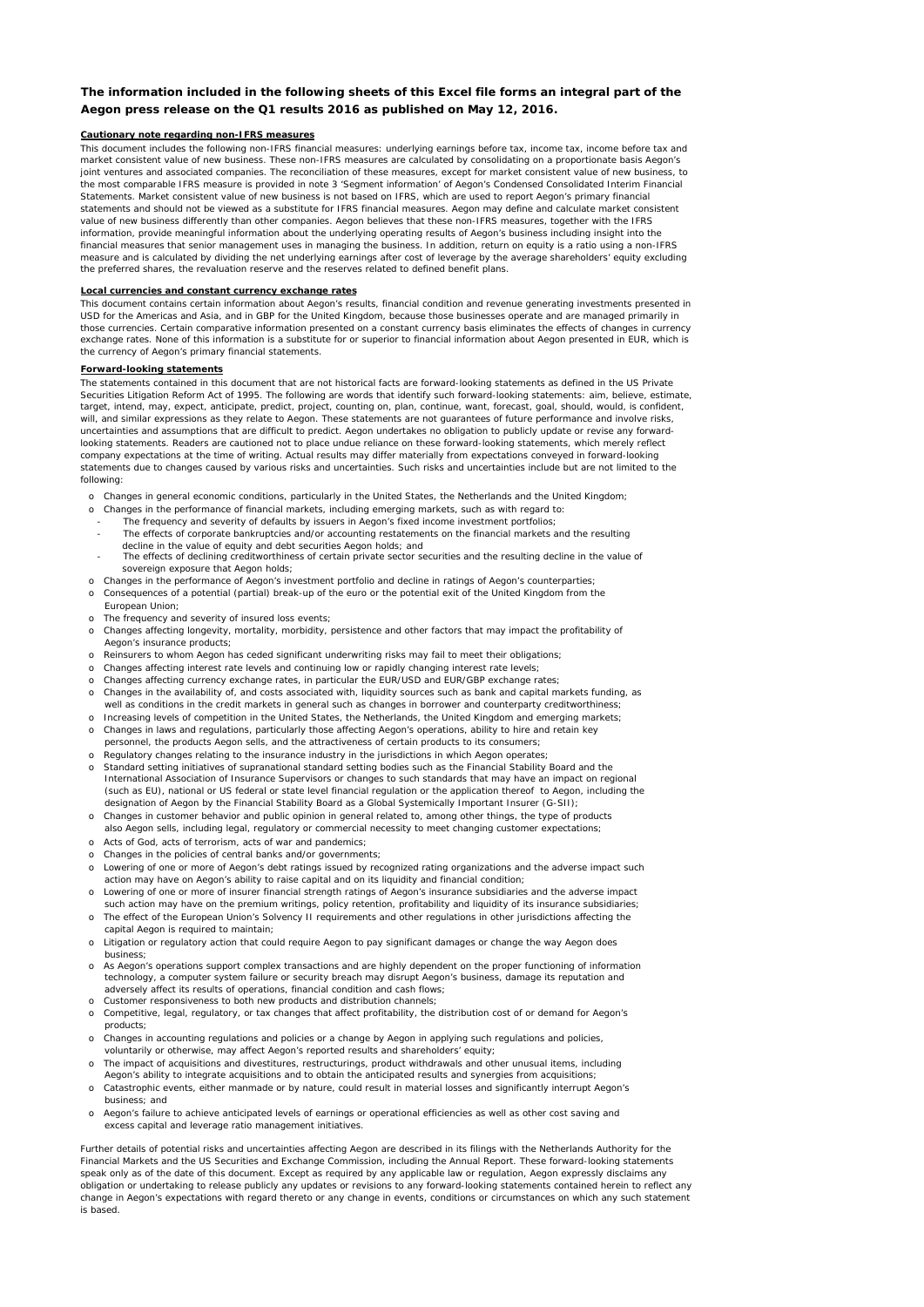| Key performance indicators              |                |         |                     |                |         |      |
|-----------------------------------------|----------------|---------|---------------------|----------------|---------|------|
| $EUR$ millions $b)$                     | <b>Notes</b>   | Q1 2016 | O <sub>4</sub> 2015 | %              | Q1 2015 | %    |
| Underlying earnings before tax          | 1              | 462     | 453                 | $\overline{2}$ | 432     | 7    |
| Net income / (loss)                     |                | 143     | (580)               |                | 289     | (50) |
| Sales                                   | $\overline{a}$ | 3,560   | 2,886               | 23             | 2,625   | 36   |
| Market consistent value of new business | 3              | 133     | 149                 | (11)           | 140     | (5)  |
| Return on equity                        | 4              | 7.3%    | 8.0%                | (9)            | 6.0%    | 21   |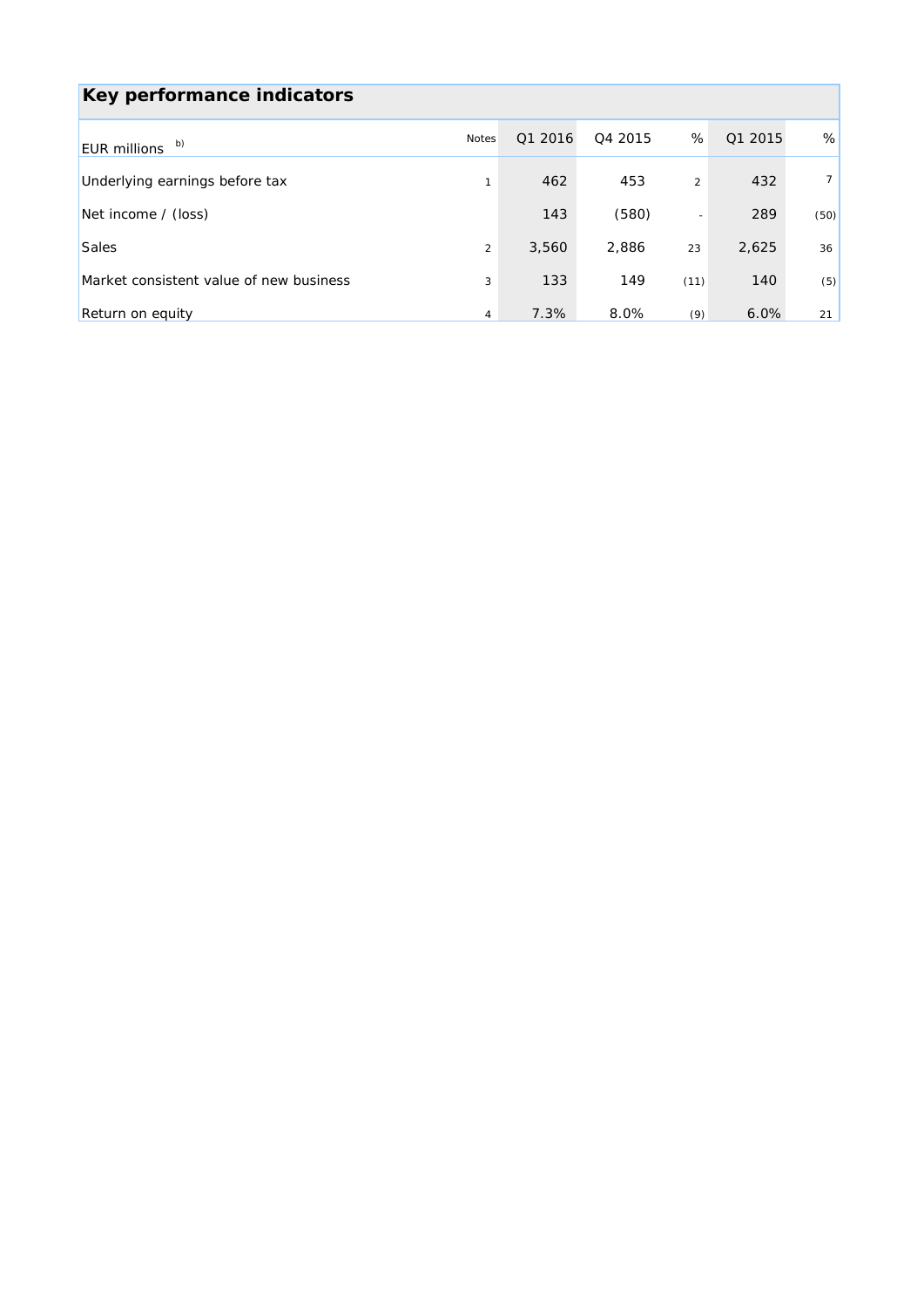| <b>Financial overview</b>                             |         |          |                          |         |                |
|-------------------------------------------------------|---------|----------|--------------------------|---------|----------------|
| <b>EUR</b> millions<br>Notes                          | Q1 2016 | Q4 2015  | $\%$                     | Q1 2015 | $\%$           |
| Underlying earnings before tax                        |         |          |                          |         |                |
| Americas                                              | 283     | 310      | (9)                      | 290     | (2)            |
| Europe                                                | 169     | 142      | 19                       | 141     | 20             |
| Asia                                                  |         | 3        | (86)                     | (3)     |                |
| Asset Management                                      | 45      | 38       | 19                       | 45      |                |
| Holding and other                                     | (36)    | (39)     | 8                        | (42)    | 14             |
| Underlying earnings before tax                        | 462     | 453      | $\overline{z}$           | 432     | $\overline{z}$ |
|                                                       |         |          |                          |         |                |
| Fair value items                                      | (358)   | (65)     | $\overline{\phantom{a}}$ | (159)   | (125)          |
| Realized gains / (losses) on investments              | 54      | 58       | (7)                      | 119     | (54)           |
| Net impairments                                       | (36)    | 64       | $\bar{z}$                | (11)    |                |
| Other income / (charges)                              | (6)     | (1, 293) | 100                      | (1)     |                |
| Run-off businesses                                    | 28      | 21       | 38                       | 16      | 78             |
| Income before tax                                     | 145     | (762)    |                          | 396     | (63)           |
| Income tax                                            | (1)     | 182      |                          | (107)   | 99             |
| Net income / (loss)                                   | 143     | (580)    |                          | 289     | (50)           |
|                                                       |         |          |                          |         |                |
| Net income / (loss) attributable to:                  |         |          |                          |         |                |
| Equity holders of Aegon N.V.                          | 143     | (581)    |                          | 289     | (50)           |
| Net underlying earnings                               | 352     | 393      | (10)                     | 315     | 12             |
|                                                       |         |          |                          |         |                |
| Commissions and expenses                              | 1,744   | 1,844    | (5)                      | 1,742   |                |
| of which operating expenses<br>9                      | 960     | 997      | (4)                      | 902     | 6              |
| <b>New life sales</b>                                 |         |          |                          |         |                |
|                                                       |         |          |                          |         |                |
| Life single premiums                                  | 610     | 561      | 9                        | 959     | (36)           |
| Life recurring premiums annualized                    | 205     | 216      | (5)                      | 203     | $\mathcal{I}$  |
| Total recurring plus 1/10 single                      | 266     | 273      | (2)                      | 299     | (11)           |
| <b>New life sales</b><br>10                           |         |          |                          |         |                |
| Americas                                              | 144     | 152      | (6)                      | 141     | 2              |
| Europe                                                | 85      | 94       | (9)                      | 93      | (9)            |
| Asia                                                  | 37      | 27       | 39                       | 65      | (43)           |
| Total recurring plus 1/10 single                      | 266     | 273      | (2)                      | 299     | (11)           |
|                                                       |         |          |                          |         |                |
| New premium production accident and health insurance  | 262     | 213      | 23                       | 307     | (15)           |
| New premium production general insurance              | 24      | 25       | (1)                      | 22      | 9              |
|                                                       |         |          |                          |         |                |
| Gross deposits (on and off balance)<br>10<br>Americas | 13,472  | 8,511    | 58                       | 11,550  |                |
| Europe                                                | 3,441   | 3,107    |                          | 3,063   | 17             |
| Asia                                                  | 73      | 63       | 11                       | 202     | 12             |
| <b>Asset Management</b>                               | 13,092  | 12,079   | 15                       | 5,147   | (64)           |
|                                                       |         |          | 8                        |         | 154            |
| <b>Total gross deposits</b>                           | 30,078  | 23,761   | 27                       | 19,963  | 51             |
| Net deposits (on and off balance)<br>10               |         |          |                          |         |                |
| Americas                                              | 4,825   | 726      |                          | 4,404   | 10             |
| Europe                                                | 731     | 342      | 114                      | 803     | (9)            |
| Asia                                                  | 59      | 50       | 18                       | 190     | (69)           |
| Asset Management                                      | 2,240   | 1,662    | 35                       | 2,081   | 8              |
| Total net deposits excluding run-off businesses       | 7,855   | 2,780    | 183                      | 7,479   | 5              |
| Run-off businesses                                    | (240)   | (215)    | (11)                     | (213)   | (13)           |
| Total net deposits / (outflows)                       | 7,615   | 2,564    | 197                      | 7,266   | 5              |
|                                                       |         |          |                          |         |                |
| <b>Revenue-generating investments</b>                 |         |          |                          |         |                |

# Mar. 31, Dec. 31, Mar. 31, 2016 2015 % 2015 % **Revenue-generating investments (total) 704,554 710,458** *(1)* **639,755** *10* Investments general account 162,784 160,792 *1* 172,504 *(6)* Investments for account of policyholders 191,286 200,226 *(4)* 215,291 *(11)* Off balance sheet investments third parties 350,483 349,440 *-* 251,960 *39*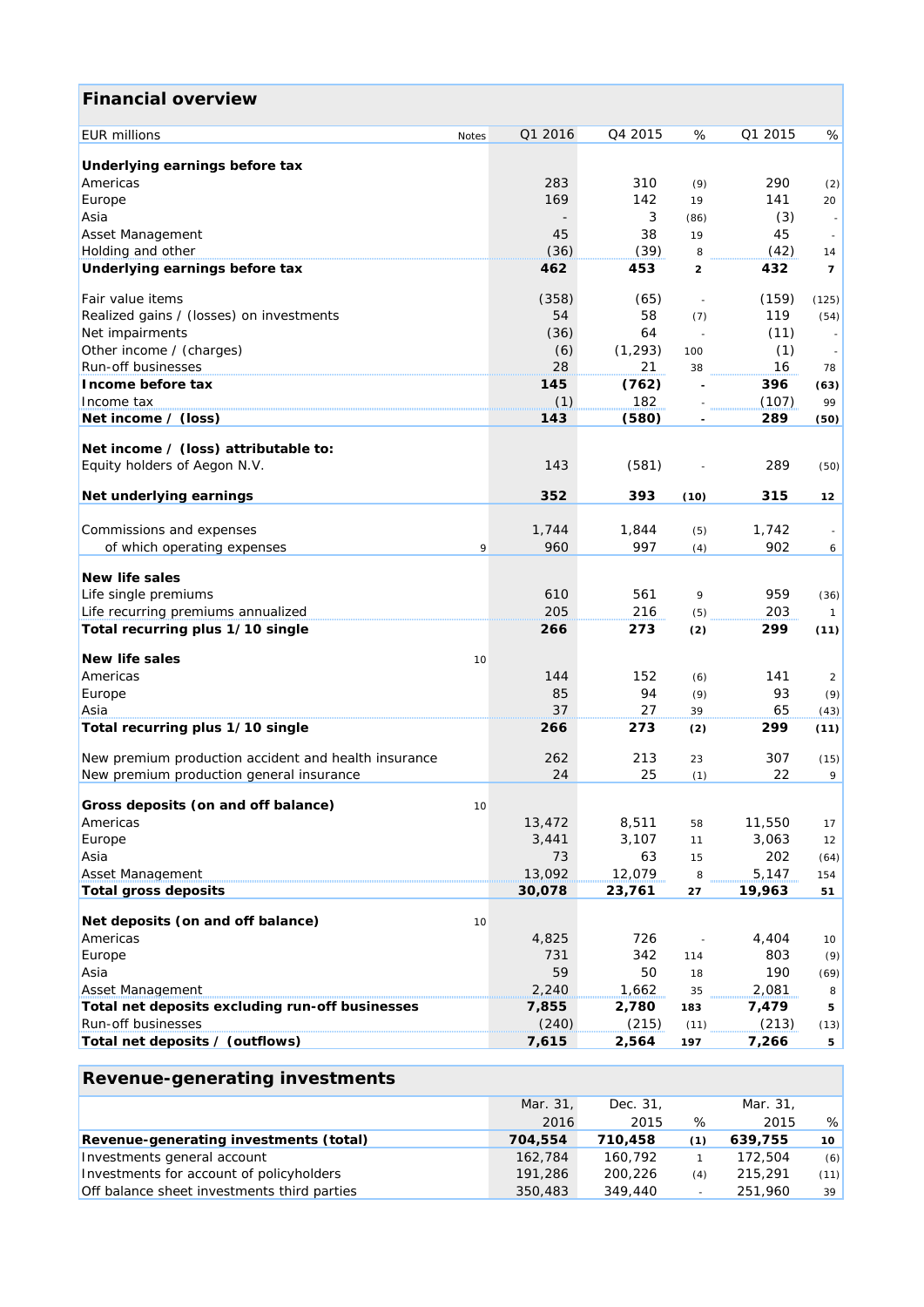| Financial overview, Q1 2016 geographically         |          |        |      |            |              |       |
|----------------------------------------------------|----------|--------|------|------------|--------------|-------|
|                                                    |          |        |      |            | Holding,     |       |
|                                                    |          |        |      |            | other        |       |
|                                                    |          |        |      | Asset      | activities & |       |
| <b>EUR</b> millions                                | Americas | Europe | Asia | Management | eliminations | Total |
| Underlying earnings before tax by line of business |          |        |      |            |              |       |
| Life                                               | 84       | 103    | 5    |            |              | 192   |
| Individual savings and retirement products         | 129      |        | (4)  |            |              | 125   |
| Pensions                                           | 71       | 51     |      |            |              | 122   |
| Non-life                                           |          | 6      |      |            |              | 6     |
| Asset Management                                   |          |        |      | 45         |              | 45    |
| Other                                              |          |        |      |            | (36)         | (28)  |
| Underlying earnings before tax                     | 283      | 169    |      | 45         | (36)         | 462   |
| Fair value items                                   | (220)    | (71)   | 3    |            | (70)         | (358) |
| Realized gains / (losses) on investments           | 33       | 17     | 4    |            |              | 54    |
| Net impairments                                    | (32)     |        | (1)  |            | (4)          | (36)  |
| Other income / (charges)                           | (6)      |        |      |            |              | (6)   |
| Run-off businesses                                 | 28<br>   |        |      |            |              | 28    |
| Income before tax                                  | 87       | 116    | 6    | 45         | (110)        | 145   |
| Income tax                                         |          | (17)   | (5)  | (13)       | 26           | (1)   |
| Net income $\prime$ (loss)                         | 94       | 99     |      | 32         | (84)         | 143   |
| Net underlying earnings                            | 211      | 138    | (4)  | 32         | (26)         | 352   |

## **Employee numbers**

|                                                                      | Mar. 31. | Dec. 31. | Mar. 31. |
|----------------------------------------------------------------------|----------|----------|----------|
|                                                                      | 2016     | 2015     | 2015     |
| <b>Employees</b>                                                     | 29,922   | 31.530   | 27.824   |
| of which agents                                                      | 6.514    | 8.433    | 5.020    |
| of which Aegon's share of employees in joint ventures and associates | 1.962    | 1.983    | 1.628    |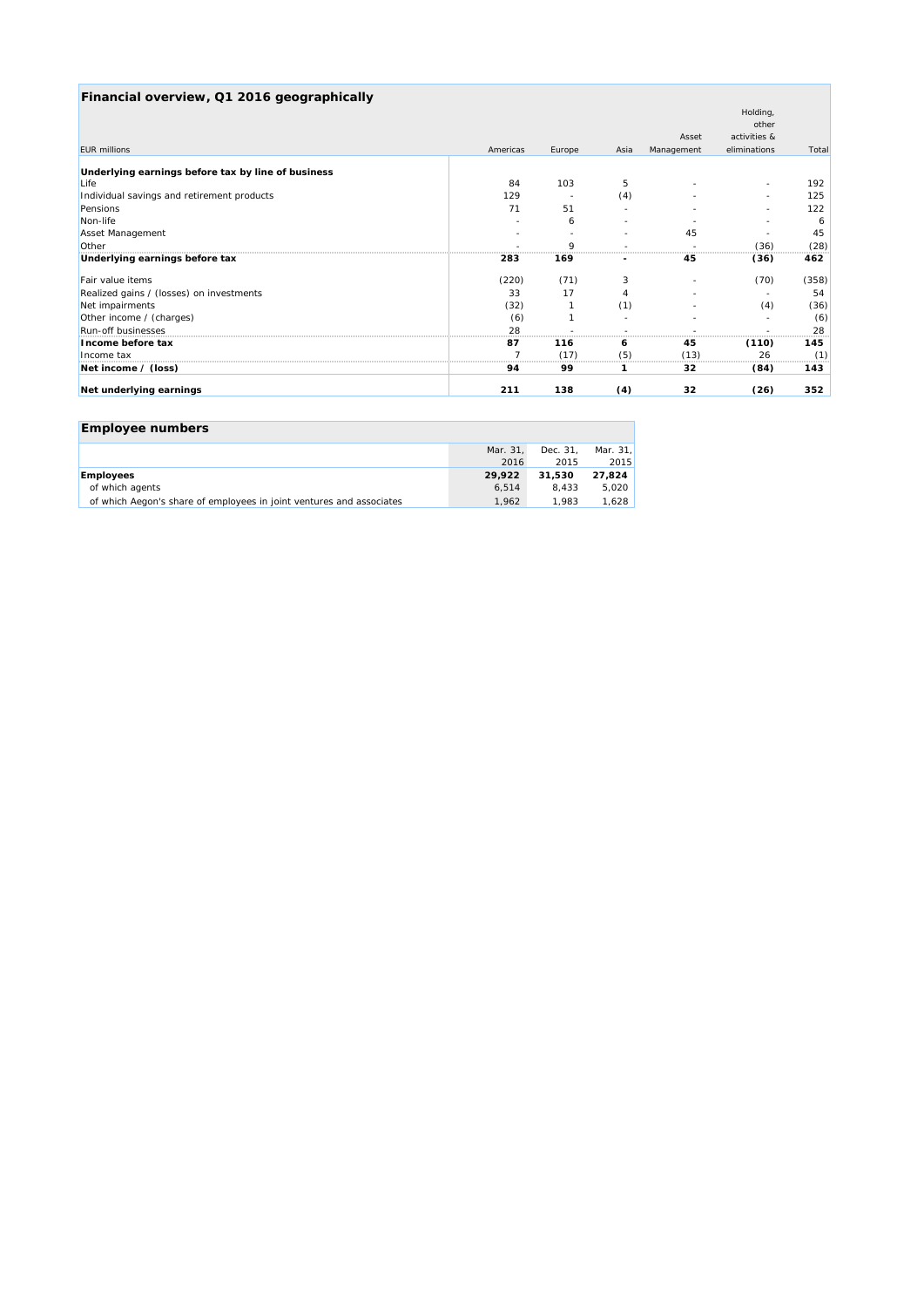| <b>Americas</b>                                               |                |                |                |                          |                |
|---------------------------------------------------------------|----------------|----------------|----------------|--------------------------|----------------|
| <b>USD millions</b><br>Notes                                  | Q1 2016        | Q4 2015        | %              | Q1 2015                  | %              |
| Underlying earnings before tax by line of business            |                |                |                |                          |                |
| Life                                                          | 47             | 53             | (11)           | $\mathbf{1}$             |                |
| Accident & Health                                             | 44             | 37             | 18             | 37                       | 18             |
| <b>Retirement Plans</b>                                       | 54             | 54             | $\mathcal{I}$  | 68                       | (21)           |
| <b>Mutual Funds</b>                                           | 10             | 16             | (35)           | 10                       | (1)            |
| Variable Annuities                                            | 81             | 135            | (40)           | 157                      | (48)           |
| <b>Fixed Annuities</b>                                        | 52             | 19             | 173            | 28                       | 86             |
| <b>Stable Value Solutions</b>                                 | 24             | 25             | (2)            | 25                       | (4)            |
| Latin America                                                 |                | $\overline{2}$ |                | 1                        |                |
| Underlying earnings before tax                                | 312            | 339            | (8)            | 327                      | (5)            |
| Fair value items                                              | (242)          | (68)           |                | (102)                    | (138)          |
| Realized gains / (losses) on investments                      | 37             | (24)           |                | (33)                     |                |
| Net impairments                                               | (35)           | 80             |                | (4)                      |                |
| Other income / (charges)                                      | (6)            | (27)           | 77             | $\overline{\phantom{a}}$ |                |
| Run-off businesses                                            | 31             | 22             | 39             | 18                       | 74             |
| Income before tax                                             | 96             | 322            | (70)           | 206                      | (53)           |
| Income tax                                                    | 8              | (48)           |                | (41)                     |                |
| Net income / (loss)                                           | 104            | 274            | (62)           | 166                      | (37)           |
|                                                               |                |                |                |                          |                |
| Net underlying earnings                                       | 233            | 274            | (15)           | 235                      | (1)            |
| Commissions and expenses                                      | 1,177          | 1,225          | (4)            | 1,139                    | 3              |
| of which operating expenses                                   | 479            | 472            | $\overline{c}$ | 450                      | $\overline{7}$ |
|                                                               |                |                |                |                          |                |
| <b>New life sales</b><br>10                                   |                |                |                |                          |                |
| Life single premiums                                          | 30             | 34             | (10)           | 44                       | (31)           |
| Life recurring premiums annualized                            | 155            | 163            | (5)            | 154                      | $\mathcal{I}$  |
| Total recurring plus 1/10 single                              | 158            | 167            | (5)            | 158                      |                |
| Life                                                          | 150            | 158            | (5)            | 149                      |                |
| Latin America                                                 | 9              | 9              | (1)            | 9                        | (1)            |
| Total recurring plus 1/10 single                              | 158            | 167            | (5)            | 158                      |                |
| New premium production accident and health insurance          | 271            | 216            | 26             | 328                      | (17)           |
| Gross deposits (on and off balance) by line of business<br>10 |                |                |                |                          |                |
| Life                                                          | 3              | 2              | 55             | 2                        | 20             |
| <b>Retirement Plans</b>                                       | 11,794         | 6,327          | 86             | 9,284                    | 27             |
| <b>Mutual Funds</b>                                           | 1,773          | 1.325          | 34             | 1,310                    | 35             |
| Variable Annuities                                            | 1,212          | 1,586          | (24)           | 2,340                    | (48)           |
| <b>Fixed Annuities</b>                                        | 67             | 63             | 6              | 80                       | (17)           |
| Latin America                                                 | $\overline{2}$ | 3              | (24)           | 3                        | (35)           |
| <b>Total gross deposits</b>                                   | 14,850         | 9,305          | 60             | 13,019                   | 14             |
| Net deposits (on and off balance) by line of business<br>10   |                |                |                |                          |                |
| Life                                                          | (8)            | (8)            | (3)            | (12)                     | 37             |
| <b>Retirement Plans</b>                                       | 5,249          | 671            |                | 4,598                    | 14             |
| Mutual Funds                                                  | 266            | 41             |                | (166)                    |                |
| Variable Annuities                                            | 165            | 462            | (64)           | 1,011                    | (84)           |
| <b>Fixed Annuities</b>                                        | (354)          | (398)          | 11             | (466)                    | 24             |
| Latin America                                                 | 1              | $\overline{2}$ | (43)           |                          |                |
| Total net deposits excluding run-off businesses               | 5,318          | 771            |                | 4,965                    | $\overline{z}$ |
| Run-off businesses                                            | (264)          | (236)          | (12)           | (240)                    | (10)           |
| Total net deposits / (outflows)                               | 5,054          | 535            |                | 4,725                    | $\overline{z}$ |
|                                                               |                |                |                |                          |                |

# **Revenue-generating investments**

|                                             | Mar. 31. | Dec. 31. |   | Mar. 31, |     |
|---------------------------------------------|----------|----------|---|----------|-----|
|                                             | 2016     | 2015     | % | 2015     | %   |
| Revenue-generating investments (total)      | 454,510  | 436.136  | 4 | 391.892  | 16  |
| Investments general account                 | 100,963  | 95,182   | 6 | 103,381  | (2) |
| Investments for account of policyholders    | 110.098  | 109.894  |   | 113,699  | (3) |
| Off balance sheet investments third parties | 243,449  | 231,060  |   | 174.811  | 39  |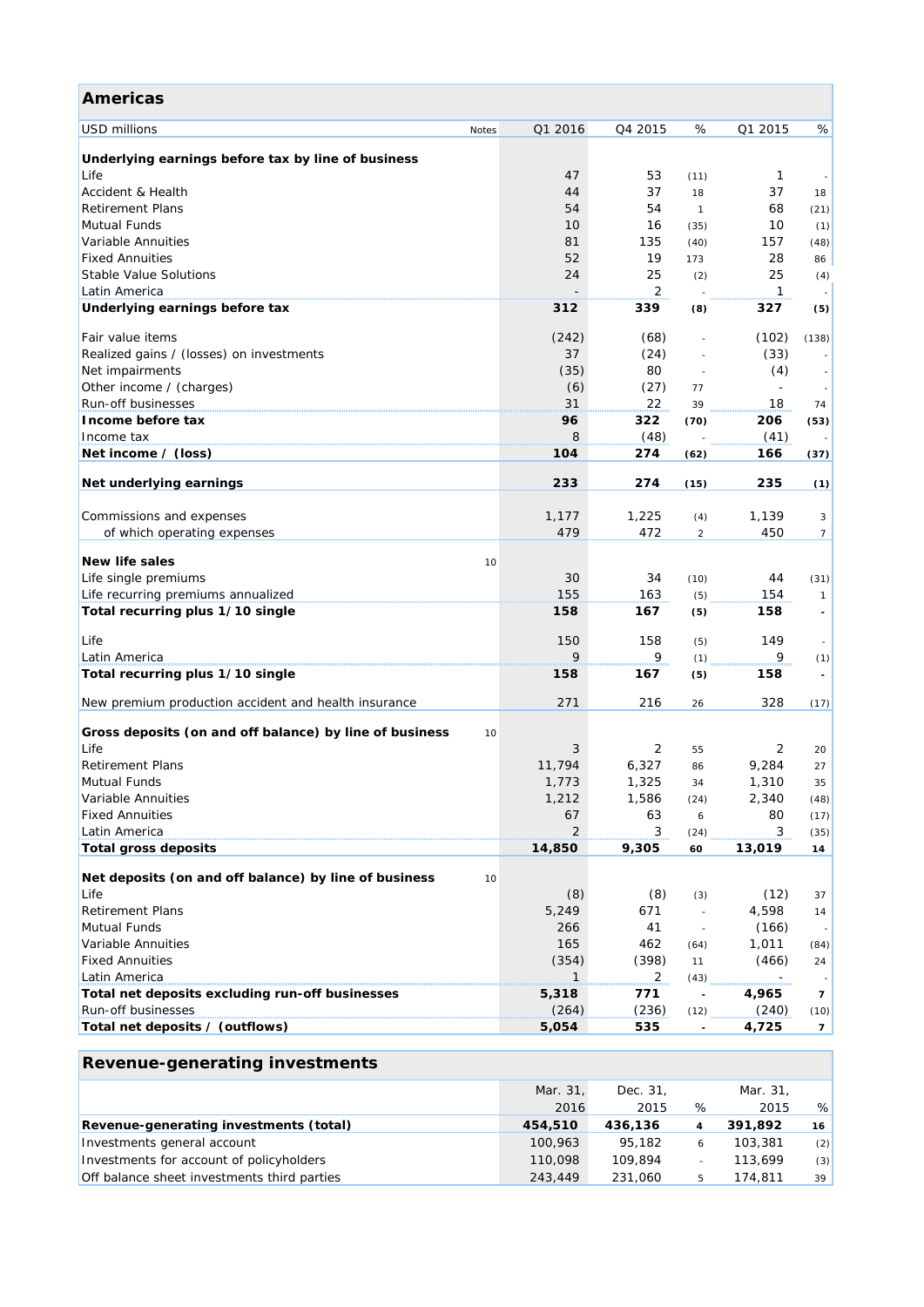| <b>Europe</b>                                        |                |          |                          |                |                             |
|------------------------------------------------------|----------------|----------|--------------------------|----------------|-----------------------------|
| <b>EUR millions</b><br>Notes                         | Q1 2016        | Q4 2015  | %                        | Q1 2015        | %                           |
|                                                      |                |          |                          |                |                             |
| Underlying earnings before tax<br>The Netherlands    | 128            | 135      | (5)                      | 131            | (2)                         |
| United Kingdom                                       | 23             | (9)      |                          | 2              |                             |
| Central & Eastern Europe                             | 15             | 13       | 11                       | 5              | 166                         |
| Spain & Portugal                                     | 3              | 3        | 17                       | 3<br>          | 22                          |
| Underlying earnings before tax                       | 169            | 142      | 19                       | 141            | 20                          |
| Fair value items                                     | (71)           | (6)      | $\overline{\phantom{a}}$ | 118            |                             |
| Realized gains / (losses) on investments             | 17             | 79       | (79)                     | 142            | (88)                        |
| Net impairments                                      | 1              | (8)      |                          | (7)            |                             |
| Other income / (charges)                             | 1              | (1, 245) |                          | (1)            |                             |
| Income before tax                                    | 116            | (1,038)  |                          | 394            | (70)                        |
| Income tax                                           | (17)           | 216      |                          | (110)          | 84                          |
| Net income / (loss)                                  | 99             | (821)    |                          | 284            | (65)                        |
| Net income / (loss) attributable to:                 |                |          |                          |                |                             |
| Equity holders of Aegon N.V.                         | 99             | (821)    |                          | 284            | (65)                        |
| Net underlying earnings                              | 138            | 148      | (7)                      | 109            | 27                          |
| Commissions and expenses                             | 545            | 595      | (8)                      | 615            | (11)                        |
| of which operating expenses                          | 360            | 388      | (7)                      | 359            | $\overline{\phantom{a}}$    |
|                                                      |                |          |                          |                |                             |
| <b>New life sales</b><br>10                          |                |          |                          |                |                             |
| Life single premiums                                 | 353            | 351      |                          | 392            | (10)                        |
| Life recurring premiums annualized                   | 50             | 59       | (15)                     | 54             | (8)                         |
| Total recurring plus 1/10 single                     | 85             | 94       | (9)                      | 93             | (9)                         |
| Life                                                 | 59             | 57       | 3                        | 68             | (14)                        |
| Pensions                                             | 26             | 37       | (29)                     | 25<br>         | 3                           |
| Total recurring plus 1/10 single                     | 85             | 94       | (9)                      | 93             | (9)                         |
| The Netherlands                                      | 38             | 43       | (11)                     | 38             | $\mathcal{Z}_{\mathcal{Z}}$ |
| United Kingdom                                       | 18             | 18       |                          | 16             |                             |
| Central & Eastern Europe                             | 19             | 23       | (18)                     | 28             | (33)                        |
| Spain & Portugal                                     | 10             | 9        | 5                        | 12             | (14)                        |
| Total recurring plus 1/10 single                     | 85             | 94       | (9)                      | 93             | (9)                         |
| New premium production accident and health insurance | 10             | 9        | 3                        | 9              | 13                          |
| New premium production general insurance             | 24             | 25       | (1)                      | 22             | 9                           |
| Gross deposits (on and off balance)<br>10            |                |          |                          |                |                             |
| The Netherlands                                      | 1,856          | 1,459    | 27                       | 1,563          | 19                          |
| United Kingdom                                       | 1,519          | 1,571    | (3)                      | 1,441          | 5                           |
| Central & Eastern Europe                             | 61             | 61       | $\bar{a}$                | 54             | 13                          |
| Spain & Portugal                                     | 6              | 17       | (66)                     | 6              | $\overline{2}$              |
| <b>Total gross deposits</b>                          | 3,441          | 3,107    | 11                       | 3,063          | 12                          |
| Net deposits (on and off balance)<br>10              |                |          |                          |                |                             |
| The Netherlands                                      | 782            | 504      | 55                       | 796            | (2)                         |
| United Kingdom                                       | (93)           | (234)    | 60                       | (18)           |                             |
| Central & Eastern Europe                             | 40             | 59       | (32)                     | 24             | 68                          |
| Spain & Portugal                                     | $\overline{2}$ | 13       | (83)                     | $\overline{2}$ | $\overline{7}$              |
| Total net deposits / (outflows)                      | 731            | 342      | 114                      | 803            | (9)                         |
| <b>Revenue-generating investments</b>                |                |          |                          |                |                             |
|                                                      | Mar. 31,       | Dec. 31, |                          | Mar. 31,       |                             |
|                                                      | 2016           | 2015     | %                        | 2015           | %                           |
| Revenue-generating investments (total)               | 172,554        | 175,687  | (2)                      | 188,972        | (9)                         |
| Investments general account                          | 69,530         | 68,459   | $\overline{c}$           | 72,240         | (4)                         |
| Investments for account of policyholders             | 94,682         | 99,070   | (4)                      | 109,437        | (13)                        |
| Off balance sheet investments third parties          | 8,342          | 8,158    | $\overline{2}$           | 7,295          | 14                          |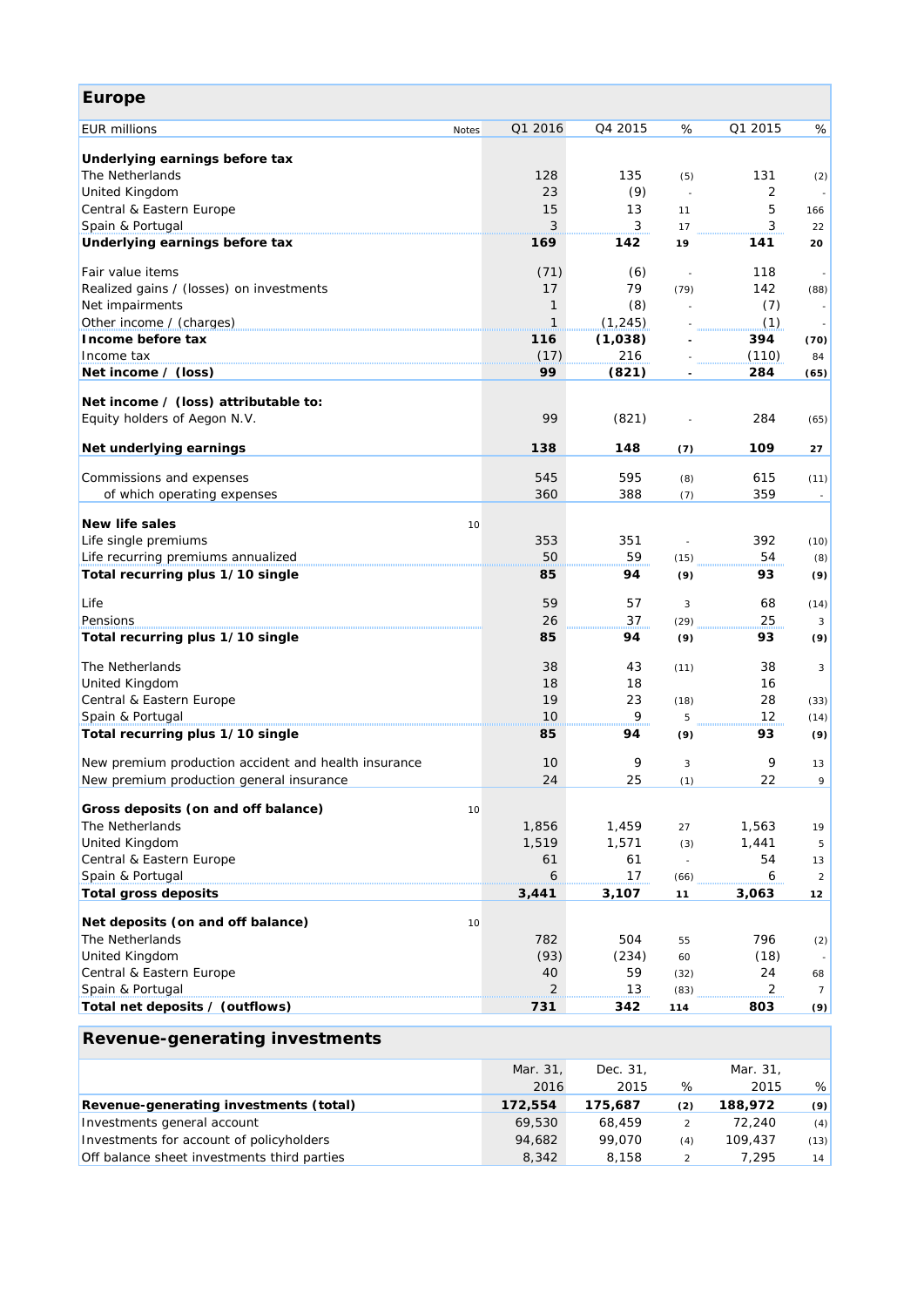| <b>Europe Segments</b>                                               |                    |                          |                      |                          |                     |
|----------------------------------------------------------------------|--------------------|--------------------------|----------------------|--------------------------|---------------------|
|                                                                      | The                | United                   | Central &<br>Eastern | Spain &                  |                     |
| <b>EUR</b> millions                                                  | Netherlands        | Kingdom                  | Europe               | Portugal                 | Europe              |
| 2016 Q1                                                              |                    |                          |                      |                          |                     |
| Underlying earnings before tax                                       |                    |                          |                      |                          |                     |
| geographically by line of business                                   | 79                 | 21                       | 3                    |                          |                     |
| Life<br>Pensions                                                     | 47                 | $\overline{2}$           | $\overline{2}$       | L,                       | 103<br>51           |
| Non-life                                                             | (6)                | ÷,                       | 9                    | 3                        | 6                   |
| Other                                                                | 9                  |                          |                      |                          | 9                   |
| Underlying earnings before tax                                       | 128                | 23                       | 15                   | 3                        | 169                 |
| Fair value items                                                     | (105)              | 34                       | L,                   | Ĭ.                       | (71)                |
| Realized gains / (losses) on investments                             | 18                 | 1                        | ä,                   | (1)                      | 17                  |
| Impairment charges                                                   | (5)                | ÷,                       | 2                    |                          | (3)                 |
| Impairment reversals                                                 | 4                  | 1                        | L,                   | L,                       | 4<br>$\mathbf{1}$   |
| Other income / (charges)<br>Income / (loss) before tax               | 40                 | 58                       | 16                   | 2                        | 116                 |
| Income tax (expense) / benefit                                       | (7)                | (6)                      | (2)                  | (2)                      | (17)                |
| Net income / (loss)                                                  | 33                 | 52                       | 14                   | $\overline{\phantom{a}}$ | 99                  |
| Net income / (loss) attributable to:                                 |                    |                          |                      |                          |                     |
| Equity holders of Aegon N.V.                                         | 33                 | 52                       | 14                   |                          | 99                  |
|                                                                      |                    |                          |                      |                          |                     |
| Net underlying earnings                                              | 100                | 25                       | 12                   | 1                        | 138                 |
| Commissions and expenses<br>of which operating expenses              | 259<br>202         | 180<br>102               | 60<br>35             | 46<br>21                 | 545<br>360          |
|                                                                      |                    |                          |                      |                          |                     |
|                                                                      | The                | United                   | Central &<br>Eastern | Spain &                  |                     |
| <b>EUR</b> millions                                                  | Netherlands        | Kingdom                  | Europe               | Portugal                 | Europe              |
| 2015 Q4                                                              |                    |                          |                      |                          |                     |
| Underlying earnings before tax                                       |                    |                          |                      |                          |                     |
| geographically by line of business                                   |                    |                          |                      |                          |                     |
| Life                                                                 | 83                 | 18                       | ٠                    | (1)                      | 100                 |
| Pensions<br>Non-life                                                 | 57<br>(13)         | (27)<br>$\overline{a}$   | $\overline{2}$<br>10 | 3                        | 32<br>1             |
| Other                                                                | 8                  |                          |                      |                          | 8                   |
| Underlying earnings before tax                                       | 135                | (9)                      | 13                   | з                        | 142                 |
| Fair value items                                                     | 22                 | (28)                     | ٠                    |                          | (6)                 |
| Realized gains / (losses) on investments                             | 33                 | 46                       | 1                    |                          | 79                  |
| Impairment charges                                                   | (8)                |                          | (1)                  |                          | (9)                 |
| Impairment reversals                                                 | 2                  |                          | $\overline{a}$       | ÷,                       | 2                   |
| Other income / (charges)<br>Income / (loss) before tax               | 183                | (1,260)<br>(1, 251)      | (2)<br>12            | 17<br>19                 | (1, 245)<br>(1,038) |
| Income tax (expense) / benefit                                       | (43)               | 263                      | (2)                  | (1)                      | 216                 |
| Net income / (loss)                                                  | 140                | (988)                    | 9                    | 18                       | (821)               |
|                                                                      |                    |                          |                      |                          |                     |
| Net income / (loss) attributable to:<br>Equity holders of Aegon N.V. | 140                | (988)                    | 9                    | 18                       | (821)               |
|                                                                      |                    |                          |                      |                          |                     |
| Net underlying earnings                                              | 107                | 29                       | 11                   | 1                        | 148                 |
| Commissions and expenses                                             | 272                | 220                      | 64                   | 39                       | 595                 |
| of which operating expenses                                          | 228                | 104                      | 38                   | 19                       | 388                 |
|                                                                      |                    |                          | Central &            |                          |                     |
| <b>EUR</b> millions                                                  | The<br>Netherlands | United<br>Kingdom        | Eastern<br>Europe    | Spain &<br>Portugal      | Europe              |
| 2015 Q1                                                              |                    |                          |                      |                          |                     |
| Underlying earnings before tax                                       |                    |                          |                      |                          |                     |
| geographically by line of business                                   |                    |                          |                      |                          |                     |
| Life                                                                 | 81                 | 20                       | (8)                  | (1)                      | 93                  |
| Pensions                                                             | 55                 | (18)                     | 3                    |                          | 40                  |
| Non-life<br>Other                                                    | (9)<br>4           | $\overline{\phantom{a}}$ | 11                   | 3                        | 5<br>$\overline{4}$ |
| Underlying earnings before tax                                       | 131                | $\mathbf{2}$             | 5                    | 3                        | 141                 |
|                                                                      |                    |                          |                      |                          |                     |
| Fair value items<br>Realized gains / (losses) on investments         | 151<br>140         | (33)<br>2                | ä,                   | J.<br>Ĭ.                 | 118<br>142          |
| Impairment charges                                                   | (7)                | ÷,                       | (2)                  | $\overline{a}$           | (9)                 |
| Impairment reversals                                                 | 2                  | $\overline{a}$           | ÷,                   | ÷,                       | 2                   |
| Other income / (charges)                                             | (22)               | 21                       | ÷,                   | L,                       | (1)                 |
| Income / (loss) before tax<br>Income tax (expense) / benefit         | 396<br>(92)        | (8)<br>(12)              | 4<br>(4)             | З<br>(2)                 | 394<br>(110)        |
| Net income / (loss)                                                  | 304                | (20)                     | $\blacksquare$       | 1                        | 284                 |
|                                                                      |                    |                          |                      |                          |                     |
| Net income / (loss) attributable to:                                 |                    |                          |                      |                          |                     |
| Equity holders of Aegon N.V.                                         | 304                | (20)                     |                      | 1                        | 284                 |
| Net underlying earnings                                              | 101                | 5                        | 1                    | 1                        | 109                 |
| Commissions and expenses                                             | 275                | 227                      | 77                   | 36                       | 615                 |
| of which operating expenses                                          | 210                | 94                       | 37                   | 18                       | 359                 |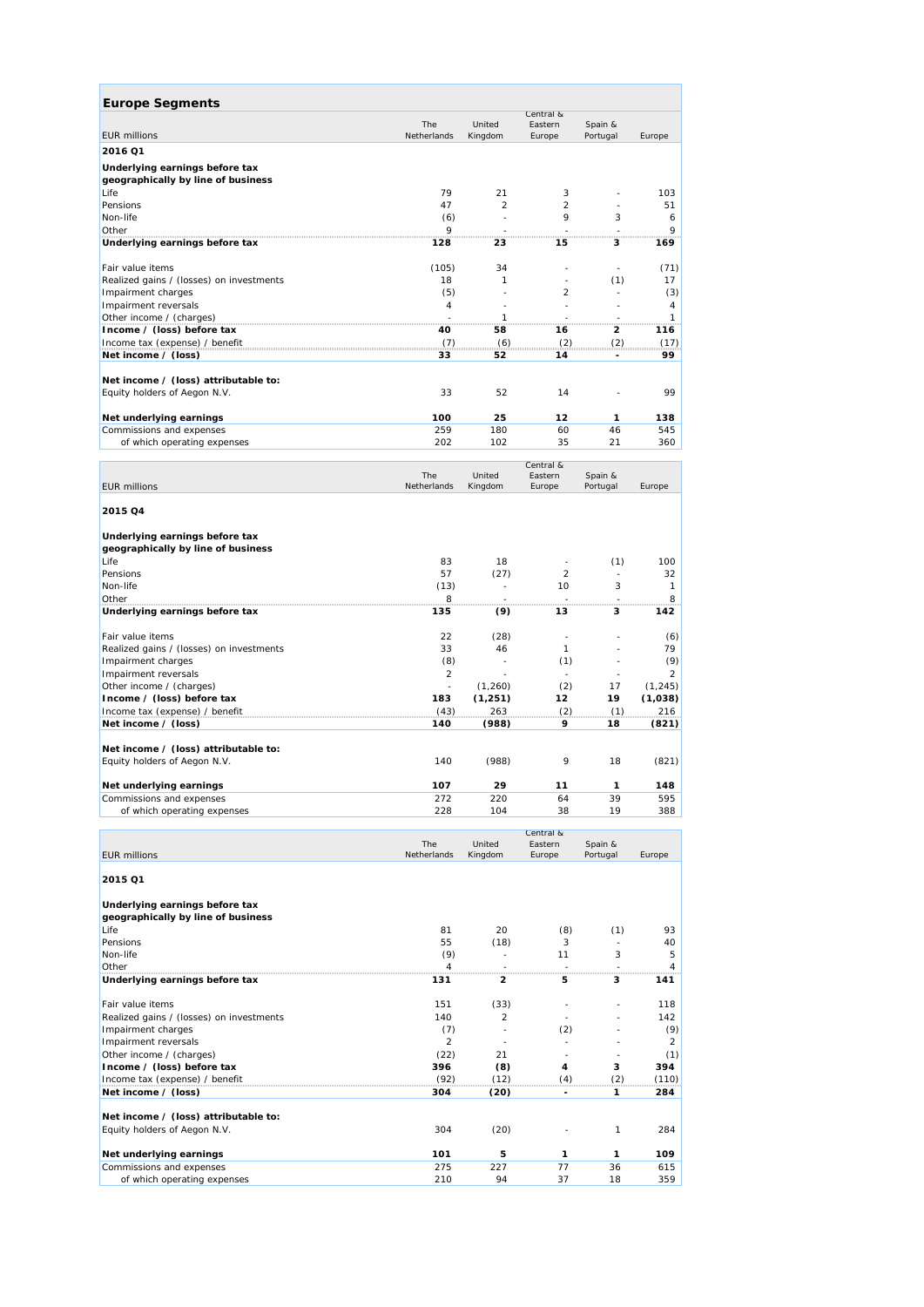| Asia                                                                |              |                          |                |       |                          |      |
|---------------------------------------------------------------------|--------------|--------------------------|----------------|-------|--------------------------|------|
| <b>USD millions</b>                                                 | <b>Notes</b> | Q1 2016                  | Q4 2015        | %     | Q1 2015                  | %    |
| Underlying earnings before tax by line of business                  |              |                          |                |       |                          |      |
| High net worth businesses                                           |              | 13                       | $\overline{7}$ | 88    | 3                        |      |
|                                                                     |              | (1)                      | $\mathbf{1}$   |       | $\overline{2}$           |      |
| Aegon Direct & Affinity Marketing Services<br>Stategic partnerships |              | (11)                     | (5)            |       | (8)                      |      |
|                                                                     |              | 1                        | 3              | (125) |                          | (41) |
| Underlying earnings before tax                                      |              |                          |                | (85)  | (3)                      |      |
| Fair value items                                                    |              | 3                        | 6              | (52)  | 7                        | (57) |
| Realized gains / (losses) on investments                            |              | $\overline{4}$           | $\mathbf{1}$   |       | 5                        | (13) |
| Net impairments                                                     |              | (1)                      |                |       |                          |      |
| Other income / (charges)                                            |              | $\sim$                   | (20)           | 100   | $\overline{\phantom{a}}$ |      |
| Income before tax                                                   |              | $\overline{\phantom{a}}$ | (9)            |       | 8                        | (21) |
| Income tax                                                          |              | (5)                      |                |       | (4)                      | (28) |
| Net income $\prime$ (loss)                                          |              | $\overline{2}$           | (9)            |       | 4                        | (65) |
| Net underlying earnings                                             |              | (4)                      | (3)            | (67)  | (6)                      | 24   |
|                                                                     |              |                          |                |       |                          |      |
| Commissions and expenses                                            |              | 65                       | 55             | 19    | 74                       | (12) |
| of which operating expenses                                         |              | 43                       | 36             | 18    | 38                       | 12   |
|                                                                     |              |                          |                |       |                          |      |
| <b>New life sales</b>                                               | 10           |                          |                |       |                          |      |
| Life single premiums                                                |              | 253                      | 193            | 31    | 595                      | (57) |
| Life recurring premiums annualized                                  |              | 16                       | 10             | 63    | 14                       | 14   |
| Total recurring plus 1/10 single                                    |              | 41                       | 29             | 42    | 73                       | (44) |
| High net worth businesses                                           |              | 21                       | 19             | 9     | 60                       | (65) |
| Stategic partnerships                                               |              | 20                       | 10             | 108   | 13                       | 50   |
| Total recurring plus 1/10 single                                    |              | 41                       | 29             | 42    | 73                       | (44) |
| New premium production accident and health insurance                |              | 6                        | $\overline{7}$ | (8)   | 8                        | (26) |
|                                                                     |              |                          |                |       |                          |      |
| Gross deposits (on and off balance) by region                       | 10           |                          |                |       |                          |      |
| China                                                               |              | 3                        |                |       | 4                        | (21) |
| Japan                                                               |              | 77                       | 68             | 13    | 224                      | (66) |
| <b>Total gross deposits</b>                                         |              | 80                       | 68             | 17    | 228                      | (65) |
|                                                                     |              |                          |                |       |                          |      |
| Net deposits (on and off balance) by region                         | 10           |                          |                |       |                          |      |
| China                                                               |              | 3                        |                |       | 4                        | (28) |
| Japan                                                               |              | 63                       | 54             | 15    | 211                      | (70) |
| Total net deposits / (outflows)                                     |              | 65                       | 54             | 20    | 214                      | (70) |
|                                                                     |              |                          |                |       |                          |      |
| <b>Revenue-generating investments</b>                               |              |                          |                |       |                          |      |
|                                                                     |              | Mar. 31.                 | Dec. 31.       |       | Mar. 31.                 |      |

and the control of the control of the control of the control of the control of the control of the control of the

|                                             | Mar. 31 | Dec. 31. |      | Mar. 31. |    |
|---------------------------------------------|---------|----------|------|----------|----|
|                                             | 2016    | 2015     | $\%$ | 2015     | %  |
| Revenue-generating investments (total)      | 7.784   | 7.307    |      | 6.224    | 25 |
| Investments general account                 | 5.098   | 4.790    | 6    | 3,948    | 29 |
| Off balance sheet investments third parties | 2.686   | 2.517    |      | 2.276    | 18 |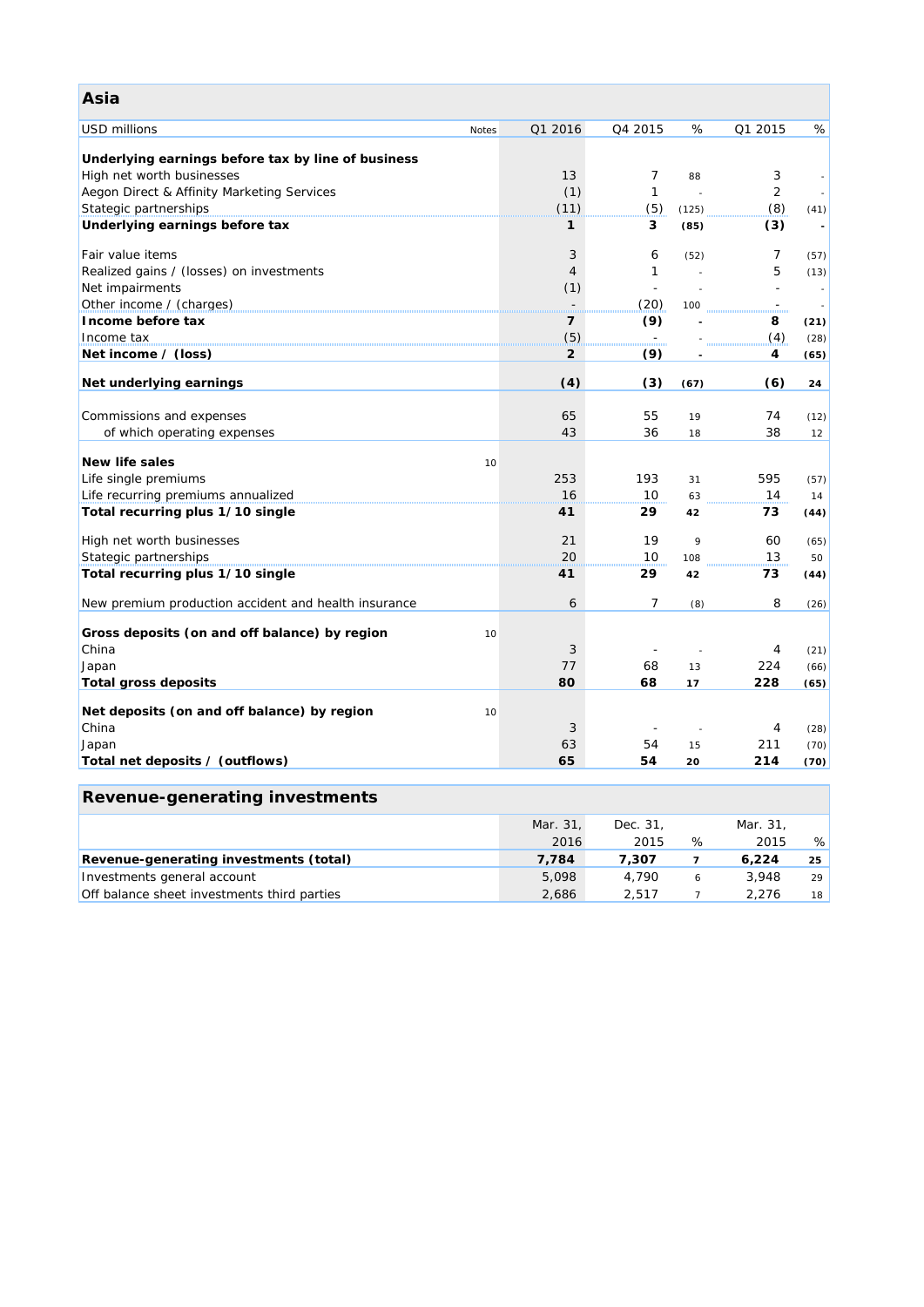| <b>Asset Management</b>                  |       |         |                          |        |         |                            |
|------------------------------------------|-------|---------|--------------------------|--------|---------|----------------------------|
| <b>EUR</b> millions                      | Notes | Q1 2016 | Q4 2015                  | %      | Q1 2015 | $\%$                       |
| Underlying earnings before tax by region |       |         |                          |        |         |                            |
| Americas                                 |       | 17      | 20                       | (15)   | 17      | (1)                        |
| The Netherlands                          |       | 2       | 1                        | 90     | 3       | (28)                       |
| United Kingdom                           |       | 9       | 8                        | 9      | 9       | 5                          |
| Rest of World                            |       | (2)     | $\sim$                   |        |         |                            |
| Strategic partnerships                   |       | 18      | 8                        | 136    | 17      | 11                         |
| Underlying earnings before tax           |       | 45      | 38                       | 19     | 45      | $\overline{\phantom{a}}$   |
| Realized gains / (losses) on investments |       |         | $\overline{\phantom{a}}$ | (49)   | 1       | (88)                       |
| Other income / (charges)                 |       |         | (1)                      | 63     | $\sim$  |                            |
| Income before tax                        |       | 45      | 37                       | 21     | 46      | (4)                        |
| Income tax                               |       | (13)    | (12)                     | (5)    | (14)    | 10                         |
| Net income / (loss)                      |       | 32      | 25                       | 29     | 32      |                            |
|                                          |       |         |                          |        |         |                            |
| Net underlying earnings                  |       | 32      | 25                       | 30     | 32      | $\overline{\phantom{a}}$   |
| <b>Revenues</b>                          |       |         |                          |        |         |                            |
| Management fees                          |       | 127     | 137                      | (7)    | 113     | 13                         |
| Performance fees                         |       | 16      | 12                       | 27     | 14      | 14                         |
| Other                                    |       | 16      | 13                       | 23     | 14      | 16                         |
| <b>Total income</b>                      |       | 159     | 162                      | (2)    | 141     | 13                         |
| <b>Operating Expenses</b>                |       | 114     | .<br>126                 | (9)    | 96      | 20                         |
|                                          |       |         |                          |        |         |                            |
| Cost / income ratio                      |       | 72%     | 77%                      | (7)    | 68%     | 6                          |
| Gross flows third-party                  |       |         |                          |        |         |                            |
| Americas                                 |       | 803     | 711                      | 13     | 658     | 22                         |
| The Netherlands                          |       | 1,766   | 2,047                    | (14)   | 970     | 82                         |
| United Kingdom                           |       | 1,556   | 2,199                    | (29)   | 1,902   | (18)                       |
| Rest of World *                          |       | (21)    | 253                      | $\sim$ | 128     |                            |
| Strategic partnerships                   |       | 9,052   | 6,943                    | 30     | 2,113   |                            |
| Gross flows third-party **               |       | 13,156  | 12,152                   | 8      | 5,770   | 128                        |
| Net flows third-party                    |       |         |                          |        |         |                            |
| Americas                                 |       | (789)   | (515)                    | (53)   | (62)    |                            |
| The Netherlands                          |       | 1,630   | 1,787                    | (9)    | 627     | 160                        |
| <b>United Kingdom</b>                    |       | (224)   | (169)                    | (33)   | 603     |                            |
| Rest of World                            |       | (61)    | 279                      |        | 111     |                            |
| Strategic partnerships                   |       | 742     | (1, 892)                 |        | 737     | $\boldsymbol{\mathcal{I}}$ |
| Net flows third-party **                 |       | 1,298   | (510)                    |        | 2,016   | (36)                       |

\* Gross flows rest of word include intragroup eliminations from internal sub-advised agreements

\*\* Gross and net flows include net Affiliate business

| Assets under management       |          |          |                          |          |                          |
|-------------------------------|----------|----------|--------------------------|----------|--------------------------|
|                               | Mar. 31. | Dec. 31. |                          | Mar. 31, |                          |
|                               | 2016     | 2015     | %                        | 2015     | %                        |
| Americas                      | 125.593  | 126.330  | (1)                      | 148,823  | (16)                     |
| The Netherlands               | 86.449   | 82.241   | 5                        | 93.214   | (7)                      |
| <b>United Kingdom</b>         | 72.949   | 76.982   | (5)                      | 80.394   | (9)                      |
| <b>Rest of World</b>          | 2.311    | 2.202    | 5                        | 10.252   | (77)                     |
| Strategic partnerships        | 56.801   | 57.782   | (2)                      | 12.290   |                          |
| Total assets under management | 344,103  | 345,537  | $\overline{\phantom{a}}$ | 344,973  | $\overline{\phantom{a}}$ |
| General account               | 135,284  | 132.218  | 2                        | 153.852  | (12)                     |
| Third-party ***               | 208.818  | 213.320  | (2)                      | 191.121  | 9                        |

\*\*\* Includes Affiliate business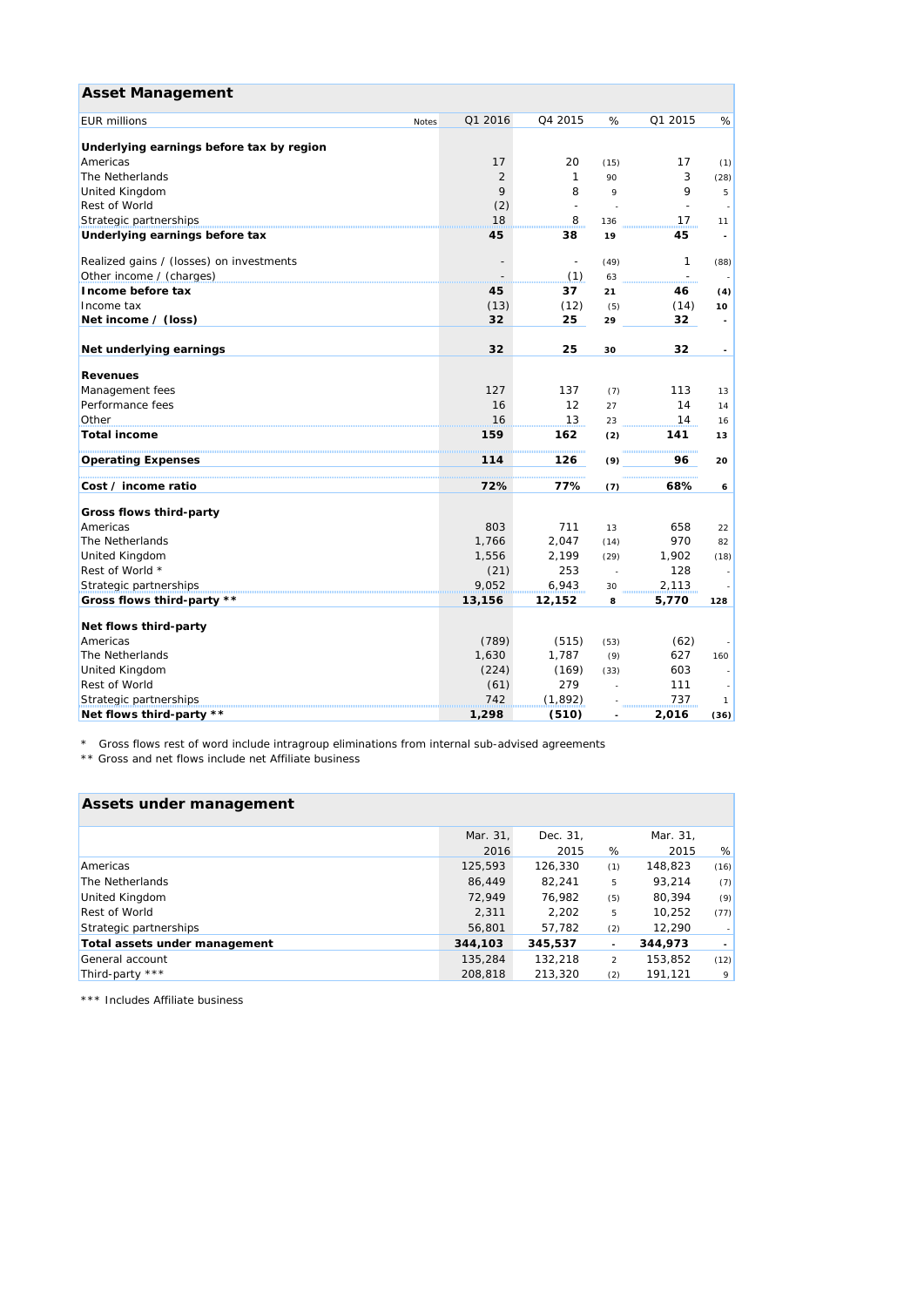| Market consistent value of new business |              |                     |      |         |      |  |  |  |
|-----------------------------------------|--------------|---------------------|------|---------|------|--|--|--|
|                                         | <b>MCVNB</b> |                     |      |         |      |  |  |  |
| EUR millions, after tax                 | Q1 2016      | O <sub>4</sub> 2015 | %    | 01 2015 | %    |  |  |  |
|                                         |              |                     |      |         |      |  |  |  |
| Americas                                | 81           | 101                 | (20) | 62      | 30   |  |  |  |
| Europe                                  | 56           | 46                  | 21   | 64      | (12) |  |  |  |
| Asia                                    | (4)          |                     |      | 14      |      |  |  |  |
| <b>Total</b>                            | 133          | 149                 | (11) | 140     | (5)  |  |  |  |

| <b>Modeled new business: APE</b> |              |         |         |                         |         |      |
|----------------------------------|--------------|---------|---------|-------------------------|---------|------|
|                                  |              |         |         | <b>Premium business</b> |         |      |
|                                  |              |         |         | <b>APE</b>              |         |      |
| <b>EUR</b> millions              | <b>Notes</b> | Q1 2016 | Q4 2015 | %                       | Q1 2015 | %    |
|                                  |              |         |         |                         |         |      |
| Americas                         |              | 386     | 347     | 11                      | 426     | (9)  |
| Europe                           |              | 385     | 341     | 13                      | 424     | (9)  |
| Asia                             |              | 43      | 32      | 34                      | 72      | (40) |
| Total                            |              | 814     | 721     | 13                      | 922     | (12) |

| <b>Modeled new business: Deposits</b> |              |                 |         |                         |         |      |  |  |
|---------------------------------------|--------------|-----------------|---------|-------------------------|---------|------|--|--|
|                                       |              |                 |         | <b>Deposit business</b> |         |      |  |  |
|                                       |              | <b>Deposits</b> |         |                         |         |      |  |  |
| <b>EUR</b> millions                   | <b>Notes</b> | Q1 2016         | Q4 2015 | %                       | Q1 2015 | %    |  |  |
|                                       |              |                 |         |                         |         |      |  |  |
| Americas                              |              | 6,050           | 5,165   | 17                      | 6,078   |      |  |  |
| Europe                                |              | 69              | 101     | (32)                    | 97      | (29) |  |  |
| Asia                                  |              | 73              | 63      | 15                      | 202     | (64) |  |  |
| <b>Total</b>                          |              | 6,191           | 5,328   | 16                      | 6,377   | (3)  |  |  |

| MCVNB/PVNBP summary |              |                         |              |                         |                       |  |  |  |
|---------------------|--------------|-------------------------|--------------|-------------------------|-----------------------|--|--|--|
|                     |              | <b>Premium business</b> |              |                         |                       |  |  |  |
|                     |              | <b>MCVNB</b>            | <b>PVNBP</b> | MCVNB /<br><b>PVNBP</b> | MCVNB /<br><b>APE</b> |  |  |  |
| <b>EUR</b> millions | <b>Notes</b> | Q1 2016                 |              | %                       | %                     |  |  |  |
|                     | 8            |                         |              |                         |                       |  |  |  |
| Americas            |              | 72                      | 1,617        | 4.4                     | 18.6                  |  |  |  |
| Europe<br>Asia      |              | 51                      | 4,179        | 1.2                     | 13.2                  |  |  |  |
|                     |              | (5)                     | 340          | (1.5)                   | (11.5)                |  |  |  |
| <b>Total</b>        |              | 118                     | 6,136        | 1.9                     | 14.4                  |  |  |  |

|                     |              | <b>Deposit business</b> |              |                         |                     |  |  |
|---------------------|--------------|-------------------------|--------------|-------------------------|---------------------|--|--|
|                     |              | <b>MCVNB</b>            | <b>PVNBP</b> | MCVNB /<br><b>PVNBP</b> | MCVNB /<br>Deposits |  |  |
|                     |              |                         |              |                         |                     |  |  |
| <b>EUR</b> millions | <b>Notes</b> | Q1 2016                 |              | %                       | %                   |  |  |
|                     | 8            |                         |              |                         |                     |  |  |
| Americas            |              | 9                       | 9,224        | 0.1                     | 0.1                 |  |  |
| Europe<br>Asia      |              | 5                       | 263          | 2.0                     | 7.6                 |  |  |
|                     |              |                         | 73           | 1.1                     | 1.1                 |  |  |
| Total               |              | 15                      | 9,560        | 0.2                     | 0.2                 |  |  |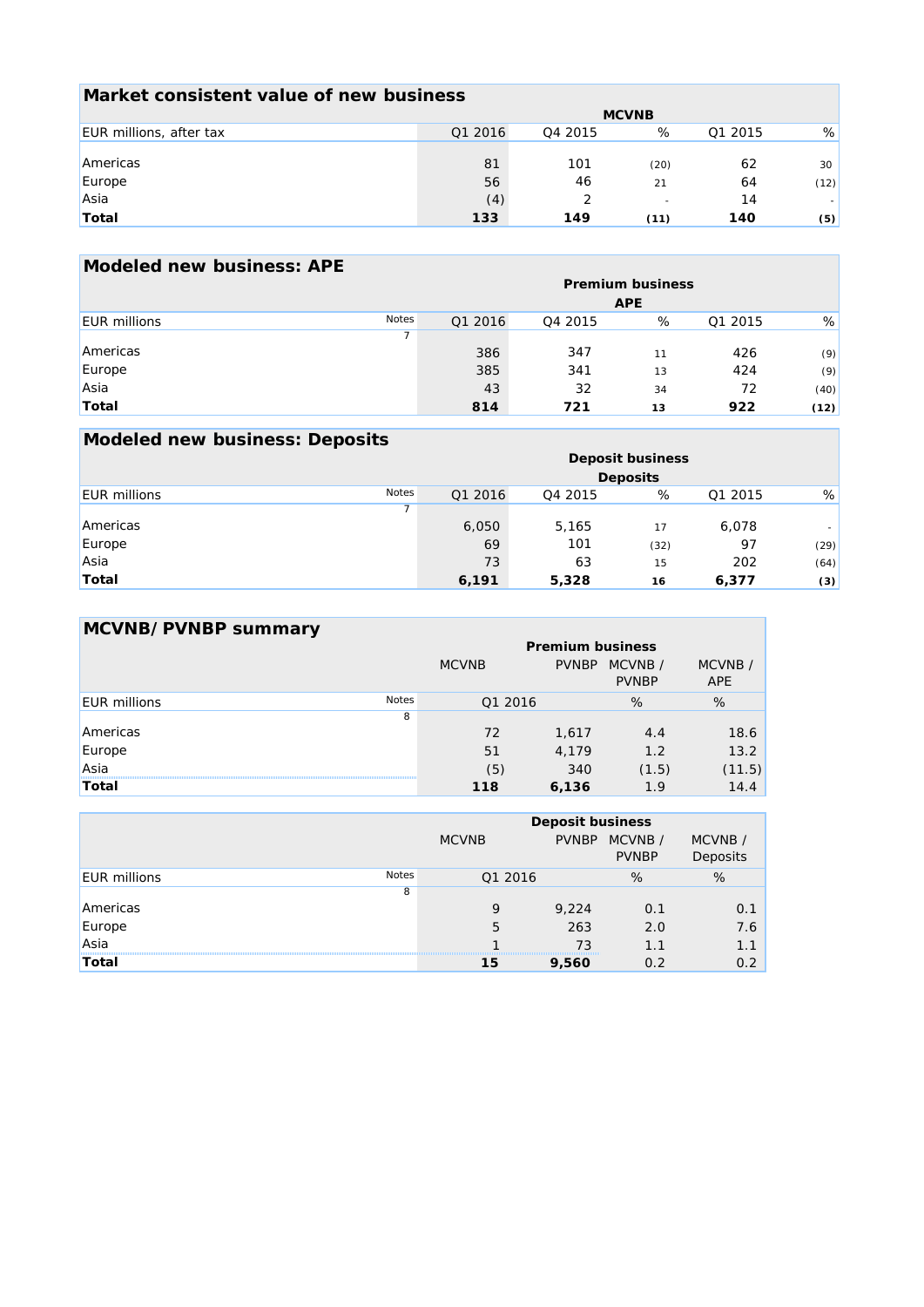### **Notes:**

1) For segment reporting purposes underlying earnings before tax, net underlying earnings, commissions and expenses, operating expenses, income tax (including joint ventures (jv's) and associated companies), income before tax (including jv's and associated companies) and market consistent value of new business are calculated by consolidating on a proportionate basis the revenues and expenses of Aegon's joint ventures and Aegon's associates. Aegon believes that these non-IFRS measures provide meaningful information about the underlying results of Aegon's business, including insight into the financial measures that Aegon's senior management uses in managing the business. Among other things, Aegon's senior management is compensated based in part on Aegon's results against targets using the non-IFRS measures presented here. While other insurers in Aegon's peer group present substantially similar non-IFRS measures, the non-IFRS measures presented in this document may nevertheless differ from the non-IFRS measures presented by other insurers. There is no standardized meaning to these measures under IFRS or any other recognized set of accounting standards. Readers are cautioned to consider carefully the different ways in which Aegon and its peers present similar information before comparing them.

Aegon believes the non-IFRS measures shown herein, when read together with Aegon's reported IFRS financial statements, provide meaningful supplemental information for the investing public to evaluate Aegon's business after eliminating the impact of current IFRS accounting policies for financial instruments and insurance contracts, which embed a number of accounting policy alternatives that companies may select in presenting their results (i.e. companies can use different local GAAPs to measure the insurance contract liability) and that can make the comparability from period to period difficult.

For a definition of underlying earnings and the reconciliation from underlying earnings before tax to income before tax, being the most comparable IFRS measure, reference is made to Note 3 "Segment information" of Aegon's condensed consolidated interim financial statements.

Aegon changed its segment reporting.

This segment reporting is based on the businesses as presented in internal reports that are regularly reviewed by the Executive Board which is regarded as the chief operating decision maker. For Europe, the underlying businesses (the Netherlands, United Kingdom including VA Europe, Central & Eastern Europe and Spain & Portugal) are separate operating segments which under IFRS 8 cannot be aggregated, therefore further details will be provided for these operating segments in the Europe section.

- 2) Sales is defined as new recurring premiums plus 1/10 of single premiums plus 1/10 of gross deposits plus new premium production accident and health plus new premium production general insurance.
- $2)$ The present value, at point of sale, of all cashflows for new business written during the reporting period, calculated using approximate point of sale economics assumptions. Market consistent value of new business is calculated using a risk neutral approach, ignoring the investment returns expected to be earned in the future in excess of risk free rates (swap curves), with the exception of an allowance for liquidity premium. The Swap curve is extrapolated beyond the last liquid point to an ultimate forward rate. The market consistent value of new business is calculated on a post tax basis, after allowing for the time value financial options and guarentees, a market value margin for non-hedgeable financial and non-financial risks and the costs of non-hedgeable stranded capital.
- 4) Return on equity is a ratio using a non-GAAP measure and is calculated by dividing the net underlying earnings after cost of leverage by the average shareholders' equity excluding the revaluation reserve and the reserves related to defined benefit plans.
- 5) Included in other income/(charges) are charges made to policyholders with respect to income tax in the United Kingdom.
- 6) Includes production on investment contracts without a discretionary participation feature of which the proceeds are not recognized as revenues but are directly added to Aegon's investment contract liabilities.
- 7)  $APE = recurring premium + 1/10 single premium$ .
- 8) PVNBP: Present value of new business premiums (PVNBP) is the premiums for the new business sold during the reporting period, projected using assumptions and projection periods that are consistent with those used to calculate the market consistent value of new business, discounted back to point of sale using the swap curve (plus liquidity premium where applicable). The Swap curve is extrapolated beyond the last liquid point to an ultimate forward rate.
- 9) Reconciliation of operating expenses, used for segment reporting, to Aegon's IFRS based operating expenses.

|                                                   | Q1 2016 |
|---------------------------------------------------|---------|
| Employee expenses                                 | 596     |
| Administrative expenses                           | 311     |
| Operating expenses for IFRS reporting             | 907     |
| Operating expenses related to jv's and associates | 53      |
| Operating expenses in earnings release            |         |

- <sup>10)</sup> New life sales, gross deposits and net deposits data include results from Aegon's joint ventures and Aegon's associates consolidated on a proportionate basis.
- <sup>11)</sup> Capital Generation reflects the sum of the return on free surplus, earnings on in-force business, release of required surplus on inforce business reduced by new business first year strain and required surplus on new business. Capital Generation is defined as the capital generated in a local operating unit measured as the change in the local binding capital metric (according to Aegon's Capital Policy) for that period and after investments in new business. Capital Generation is a non-IFRS financial measure that should not be confused with cash flow from operations or any other cash flow measure calculated in accordance with IFRS. Management believes that Capital Generation provides meaningful information to investors regarding capital generated on a net basis by Aegon's operating subsidiaries that may be available at the holding company. Because elements of Capital Generation are calculated in accordance with local solvency requirements rather than in accordance with any recognized body of accounting principles, there is no IFRS financial measure that is directly comparable to Capital Generation.
- a) The calculation of the Solvency II capital surplus and ratio are based on Solvency II requirements. For insurance entities in Solvency II equivalent regimes (United States, Bermuda and Brazil) local regulatory solvency measurements are used. Specifically, required capital for the life insurance companies in the US is calculated as two and a half times (250%) the upper end of the Company Action Level range (200% of Authorized Control Level) as applied by the National Association of Insurance Commissioners in the US. For entities in financial sectors other than the insurance sector, the solvency requirements of the appropriate regulatory framework are taken into account in the group ratio. The group ratio does not include Aegon Bank N.V. As the UK With-Profit funds is ring fenced, no surplus is taken into account regarding the UK With-Profit funds for Aegon UK and Group numbers.
- b) The results in this release are unaudited.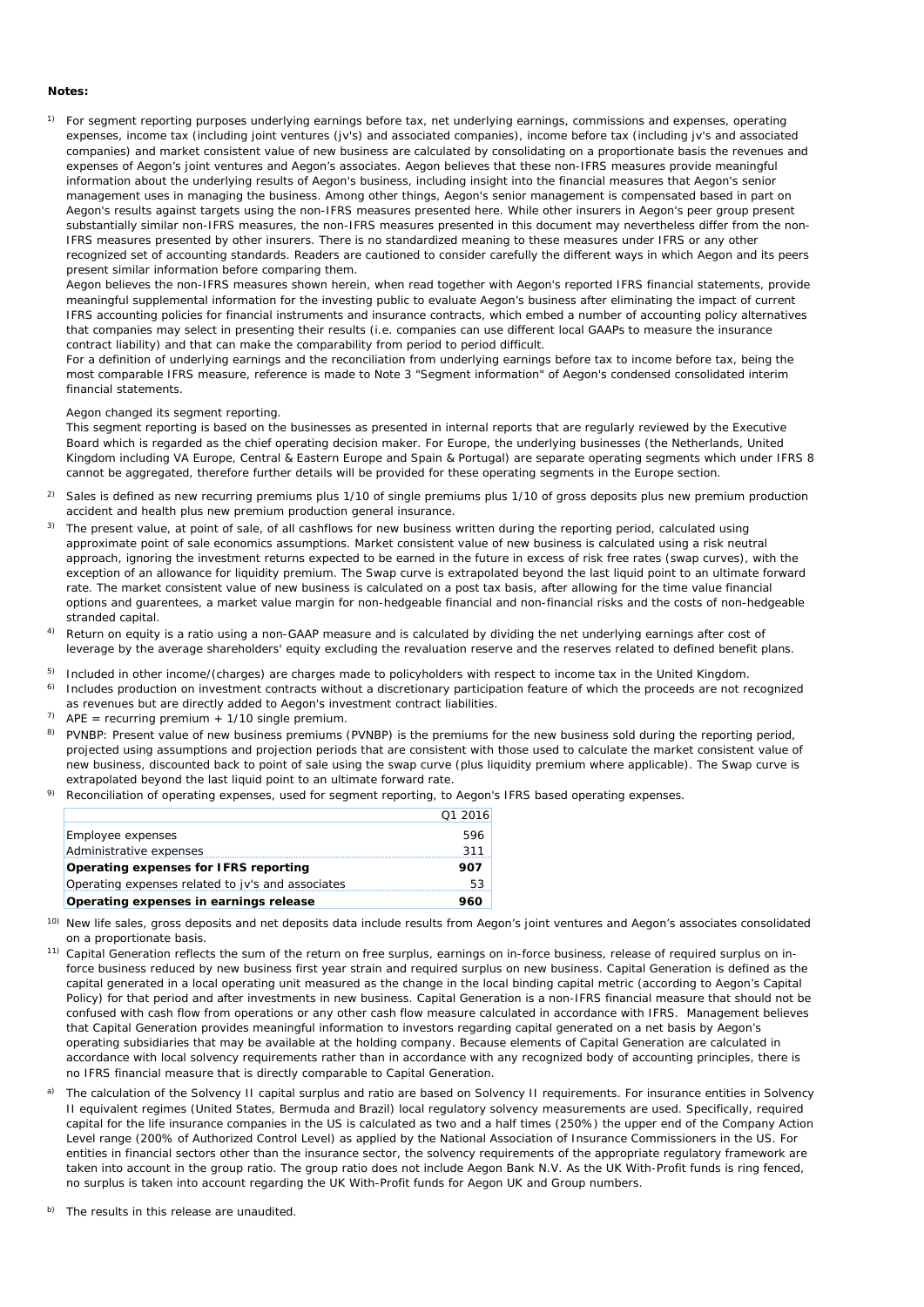### **Currencies**

Income statement items: average rate 1 EUR = USD 1.1023 (2015: USD 1.1272). Income statement items: average rate 1 EUR = GBP 0.7698 (2015: GBP 0.7434). Balance sheet items: closing rate 1 EUR = USD 1.1396 (2015: USD 1.0740; year-end 2015: USD 1.0863). Balance sheet items: closing rate 1 EUR = GBP 0.7928 (2015: GBP 0.7235; year-end 2015: GBP 0.7370).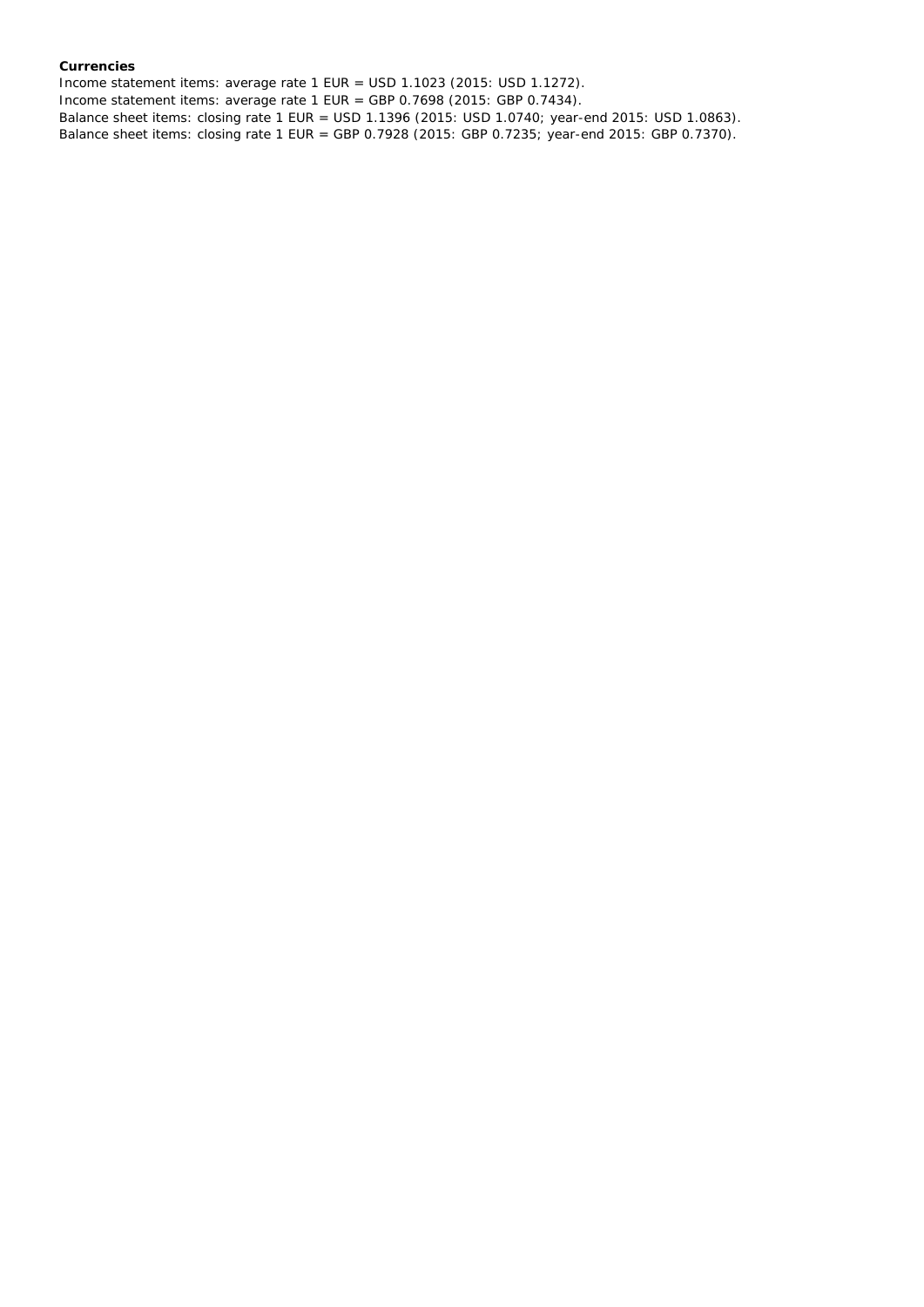| <b>Kerncijfers</b>                      |       |                   |       |            |                |
|-----------------------------------------|-------|-------------------|-------|------------|----------------|
| bedragen in EUR miljoenen               |       | Kw1 2016 Kw4 2015 |       | % Kw1 2015 | %              |
| Onderliggend resultaat voor belastingen | 462   | 453               | 2     | 432        | $\overline{z}$ |
| Nettowinst / (verlies)                  | 143   | (580)             |       | 289        | $-50$          |
| Verkoop                                 | 3,560 | 2,886             | 23    | 2,625      | 36             |
| Marktconforme waarde nieuwe productie   | 133   | 149               | $-11$ | 140        | $-5$           |
| Rendement op eigen vermogen             | 7.3%  | 8.0%              | -9    | 6.0%       | 21             |